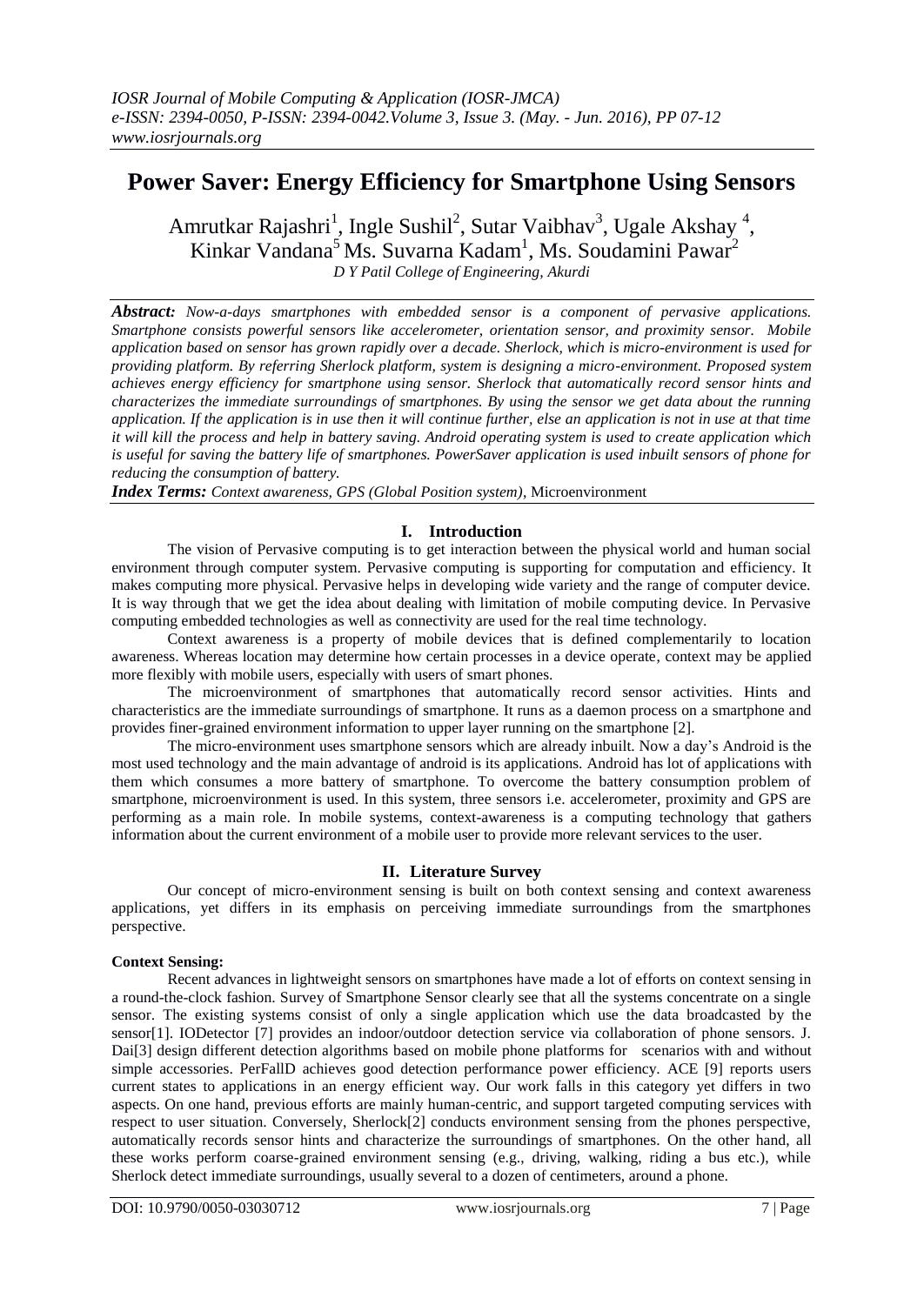#### **Context-Aware Application:**

P. Mohan [4] leverages phone sensors to monitor road and traffic conditions in developing cities. Vtrack [5] constructs an accurate, energy-aware road traffic delay estimation using smart Energy Efficiency for Smartphone Using Sensors phones.

# **III. Methodology**

# **A. CLOSE ENVIRONMENT:**

Close environment functionality is mostly focused on battery saving, while phone get call or notification its screen wake up for provide notification received poke to user. It is very good functionality but think about if your phone in your pocket, bag or any close environment where no requirement of lightning the phone screen, there is unnecessarily battery drainage is perform, to reduce such high battery consumption in close environment we just put screen in off state itself. For detecting close environment just use proximity sensor and most of phone has proximity sensor, "sensor manager "provide sensor value like near and far, so just check near condition if you phone in bag or pocket and callarrived then proximity sensor provide near value because mobile and open environment has in-between obstacle i.e. bag and that instance put phone screen in off state.

# **B. PROCESS KILLER:**

Process killer is also one of feature provided for increase mobile performance and reduced battery consumption drastically. Hear accelerometer and magnetometer are used. When mobile in steady state and come in more magnetic field than defined value it automatically kill all the running process.

# **C. OPTIMIZATION MODES:**

Optimization modes are defined in this application for user perspective. In this two basic modes are defined as Short mode and Long mode. Short mode is used is user want device in high performance. Long mode is used if user want to save the battery.

#### **D**. **SCREEN LOCK AUTO CLEARER**

In this feature, when screen is locked then auto clearer should clean the background running processes.

# **IV. Experimental Setup**

System design is the main part of an implementation. To get the clear idea about the PowerSaver system, design of system is an important factor. By the designing of module, we get the clear idea about system. The following diagram is designed using PowerSaver system which is micro- environment platform we are referring for proposed system. Micro-environment platform has three layers. i.e.

- **1. Application layer**
- **2. Middleware layer**
- **3. Hardware layer**

The Framework covers the majority of phones states, and consists of three core modules such as phone placement detection, phone interaction detection, and backing material detection. Phone placement refers to the location of a smartphone along with its user, and we consider the situations of in bag, in chest pocket, in pants, and in hand.

The user is concentrating on his smartphone is another key for micro-environment sensing. At last,backing material detection analyses the hardness of stuff that touches the phone. An Application as adaemon process in the middle layer.

It employs sensor in the physical layer to record nature value and provides environment information to upper layer. Applications is a long-term middle layer on smartphone, an application optimizes energy consumption via a hierarchical, multistage architecture. Sensors are carefully selected and logically triggered. Identifying the phones micro-environment also open new features to perform energy saving strategies. Which is important for battery power smartphones.

On detecting being placed in the wooden surface, for instances, it is reasonable for the phone to infer that it will not use in the near feature, and can switch to certain power saving mode and turn off unnecessary sensors, software and applications.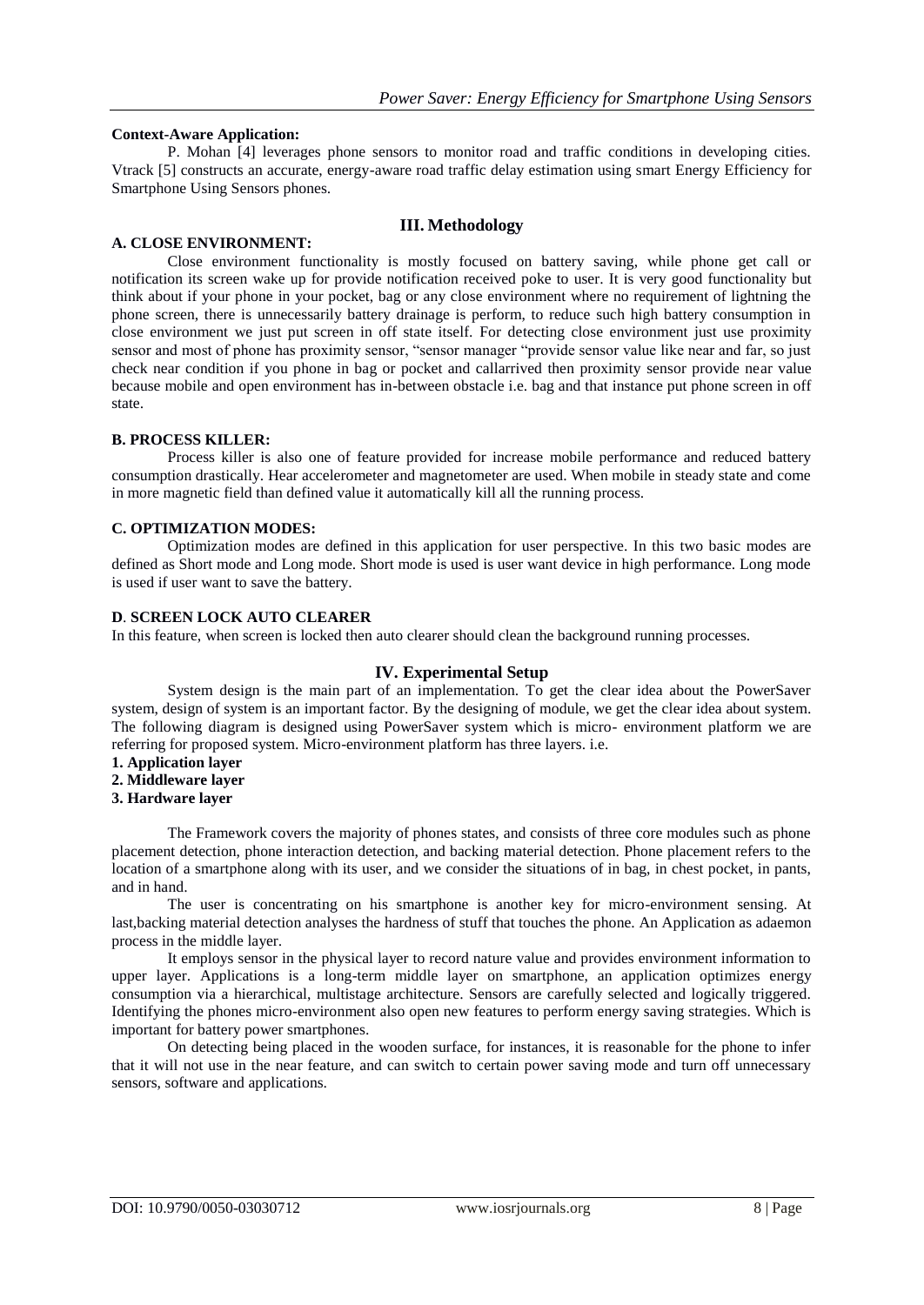

**Application Layer** 

# **V. Implementation**

The concept of context awareness and micro-environment sensing can be used to develop many applications based on inbuilt sensors which will be able to achieve the higher level applications of Smartphones.

# *A. CLOSE ENVIRONMENT*

It comes under the local placement detection category. The situations where there is no need of screen light when thephone is in a closed environment like in purse or a bag. So screen light of phone can be turned off while in closed environment. This task can be performed with the help of proximity sensor, thereby reducing the battery consumption.

# *C. PROCESS KILL:*

This application takes the help of back material detection concept and collects the different surface valves and by comparing it to given threshold it behaves. In process killing applications that have been developed so far just trigger the operating system to search the idle threads or the smaller part of the process and kill them. But we can use threshold set by some values collected by magnetic sensor according to the surface on which it is kept. And this way application can be customized for different surfaces.

# **C. OPTIMIZATION MODES:**

Optimization modes are defined in this application for user perspective. In this two basic modes are defined as Short mode and Long mode. Short mode is used is user want device in high performance. Long mode is used if user want to save the battery. Smart optimization is used to create custom mode according to the user.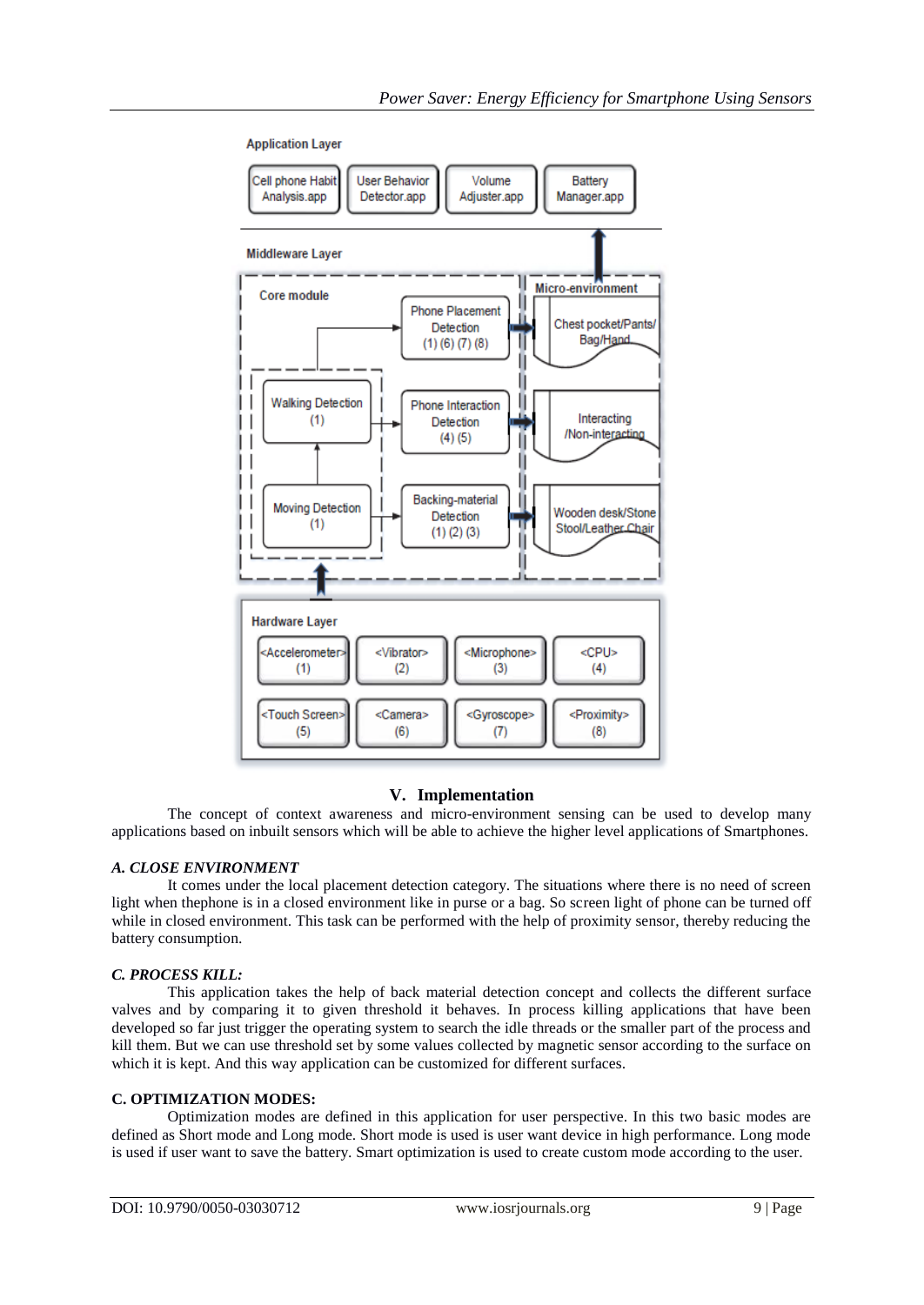# **VI. Experimental Results**

There are many different type of sensors in all the smart phones like accelerometer, GPS, Wi-Fietc. we studied all the sensors in our survey paper [1]. These sensors have different functionalities. The consumption of energy by the respective sensors is shown in figure (2) Display is the component which consumes the maximum energy from the device battery as it is the component which is in operation as long as we are using the device.



**Figure 2**.Energy Consumption of various Sensors.



Battery usage tracing and will be displayed here

**Figure 3**. Battery information of smartphone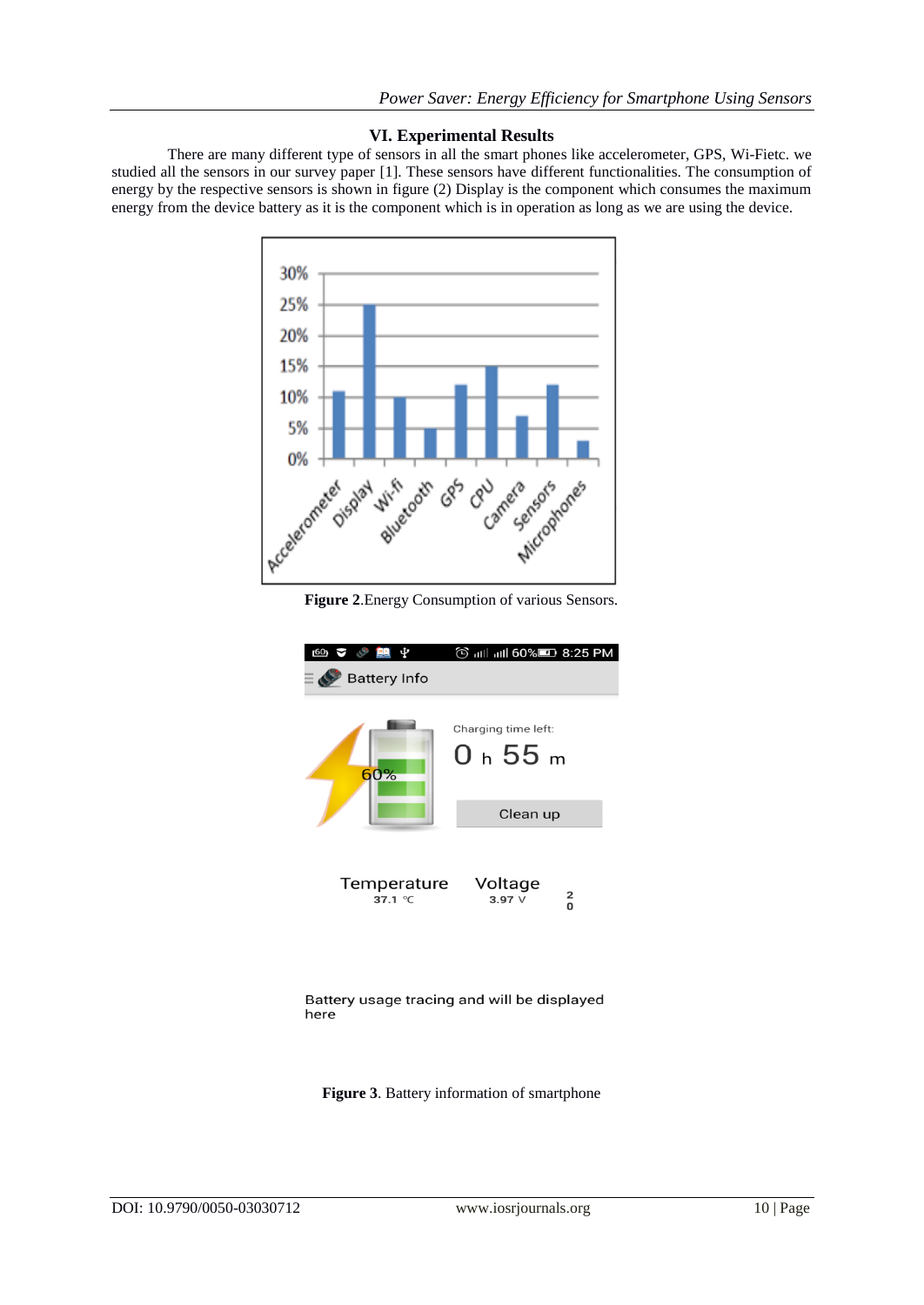| $\mathbf{\Phi}$<br><b>60 F V &amp; PA</b><br>$\equiv$ $\bullet$ Battery Info | © iill iill 60%■ 8:25 PM |
|------------------------------------------------------------------------------|--------------------------|
| <b>Battery Info</b>                                                          |                          |
| Optimization                                                                 |                          |
| Consumption                                                                  | 60%                      |
| About<br>(i)                                                                 |                          |
|                                                                              |                          |
|                                                                              | Temper<br>37.1           |
|                                                                              |                          |
|                                                                              |                          |
|                                                                              | Battery usage<br>here    |
|                                                                              |                          |

**Figure 4.** Navigation Bar for menus

| 60 □ ▽ ⑤ 图 中<br>© ill ill 60% <b>ED</b> 8:26 PM<br>Optimization<br>≣ ∢                    |              |  |  |  |
|-------------------------------------------------------------------------------------------|--------------|--|--|--|
| Mode                                                                                      | <b>Smart</b> |  |  |  |
| Smart optimization<br>On                                                                  | On           |  |  |  |
| Change modes by time of day<br>Automatically change modes based on time of<br>day         |              |  |  |  |
| Change modes by battery level<br>Automatically change modes according to<br>battery level |              |  |  |  |
| Screen Lock Auto-Clear<br>Automatically clear apps when screen<br>lock                    |              |  |  |  |
| Network Usage Control<br>Automatically turn off network when<br>screen off                |              |  |  |  |

**Figure 5.** Optimization modes for smartphone.

| á<br><u>60)</u>         | © ill ill 60% <b>ED</b> 8:26 PM<br>ψ<br>Consumption |     |
|-------------------------|-----------------------------------------------------|-----|
| $\overline{\mathbf{a}}$ | System                                              | 16% |
|                         | <b>Battery Doctor</b>                               | 13% |
|                         | Kernel                                              | 13% |
| Android                 | System UI                                           | 7%  |
|                         | Debug Shell                                         | 7%  |
|                         | Radio Subsystem                                     | 5%  |
|                         | Google Services Framework                           | 4%  |
|                         | Lenovo Launcher                                     | 3%  |
| -                       |                                                     |     |

**Figure 6.** Battery consumption by background application